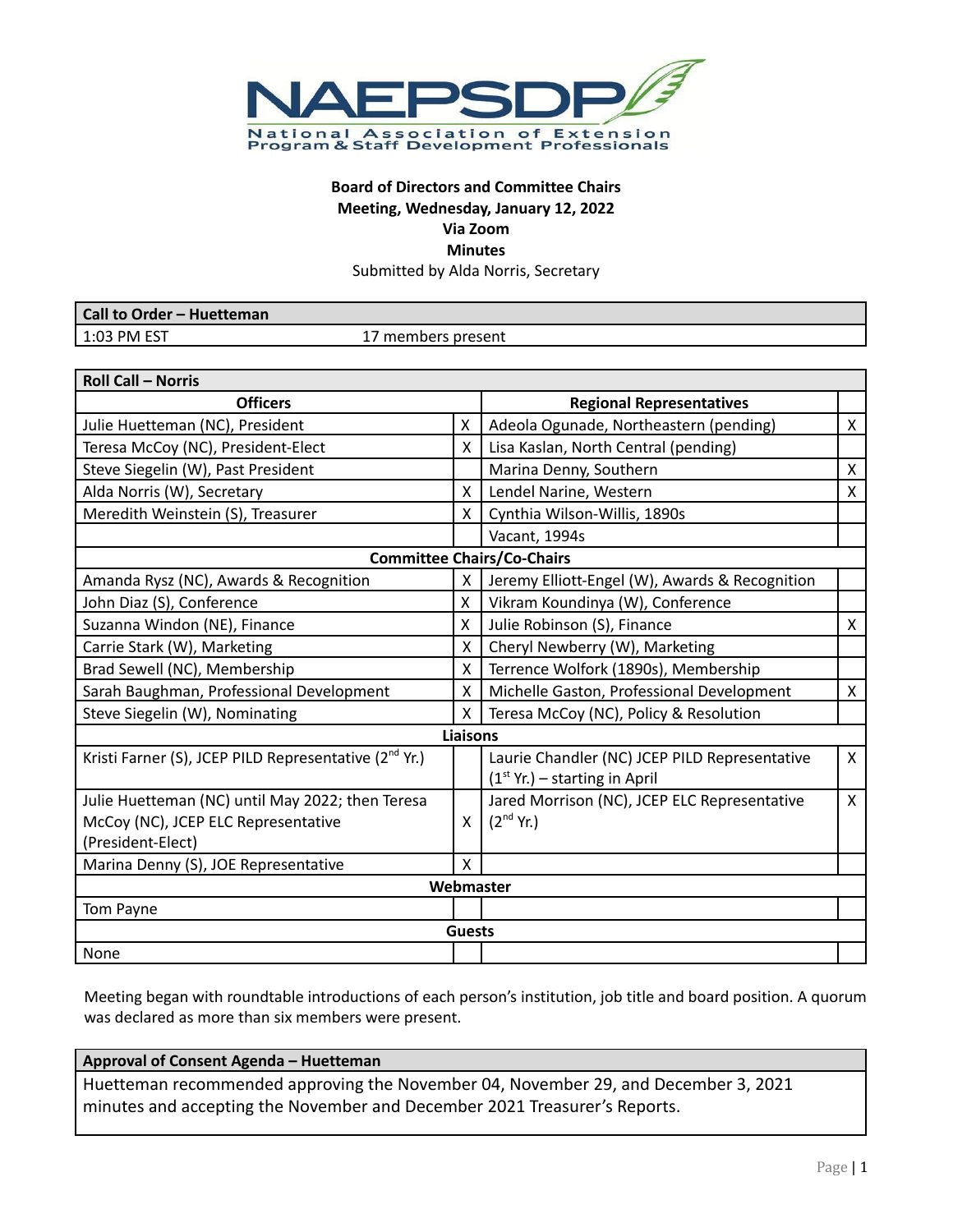| <b>Morion</b>   Approve all documents, one | У Моvєв/2 <sup>№</sup> /Vотє   Denny /McCoy /passed |
|--------------------------------------------|-----------------------------------------------------|
| correction on Ford for 12/03               |                                                     |

## **Approval of New Regional Representatives – Huetteman**

Huetteman recommended appointing two new Regional Representatives: North Central (Lisa Kaslon) and Northeast (Adeola Ogunade).

| <b>Morion</b>   Appoint Ogunade & Kaslan |  | $MoveD/2^{ND}/V$ OTE   Weinstein /McCoy /passed |
|------------------------------------------|--|-------------------------------------------------|
|------------------------------------------|--|-------------------------------------------------|

Reports of Officers:

#### **President's Report – Huetteman**

To be a member in good standing, you must pay your 2022 fees by June 30th to remain on the board, as per the updated constitution. Will send all committee chairs a new listing and would like all board members to recruit and encourage participation in their states and regions. Let's help the membership committee and reach out with personal invitations. Regional reps and Committees are expected to have monthly meetings and committee leadership needs to grow memberships and give committee members opportunities for leadership experience. Please view the committee POW report on the website. Julie will send out invitations to Box.com. Make sure to include Meredith Weinstein in conversations about plans of work to set your budget.

#### **Secretary's Report- Norris**

Officers and regional reps need to submit a Conflict of Interest (COI) form. You are declaring any personal benefit or interest you may have that affects your association with NAEPSDP. It is a fillable PDF form, please submit that to Alda Norris as soon as possible and she will post the signed forms to Box.

#### **Treasurer's Report – Weinstein**

When creating budgets, think about projections of membership- we currently have 129 paid memberships so far this year. How many more might we acquire? Can we get any retirees to become lifetime members? Five members are currently students. We have already paid a \$15,000 deposit on the hotel for the 2022 conference. The fund balances on the report that was emailed in January is up-to-date. An insurance bill for the board was received today.

Treasurer's Report (12/31/21) Account balances total = \$77,480.73 Year-to-Date Expenditures: \$7,970.61 Year-to-Date Income: \$30,154.00 Year-to-Date Net Income: \$22,183.39

#### Reports of Regional Representatives:

**Ogunade, Kaslan, Denny, Narine, Wilson-Willis** No reports

#### Reports of Committees:

**Awards & Recognition – Rysz & Elliott-Engel** No report

#### **Finance – Windon & Robinson**

No report

#### **Marketing – Stark & Newberry**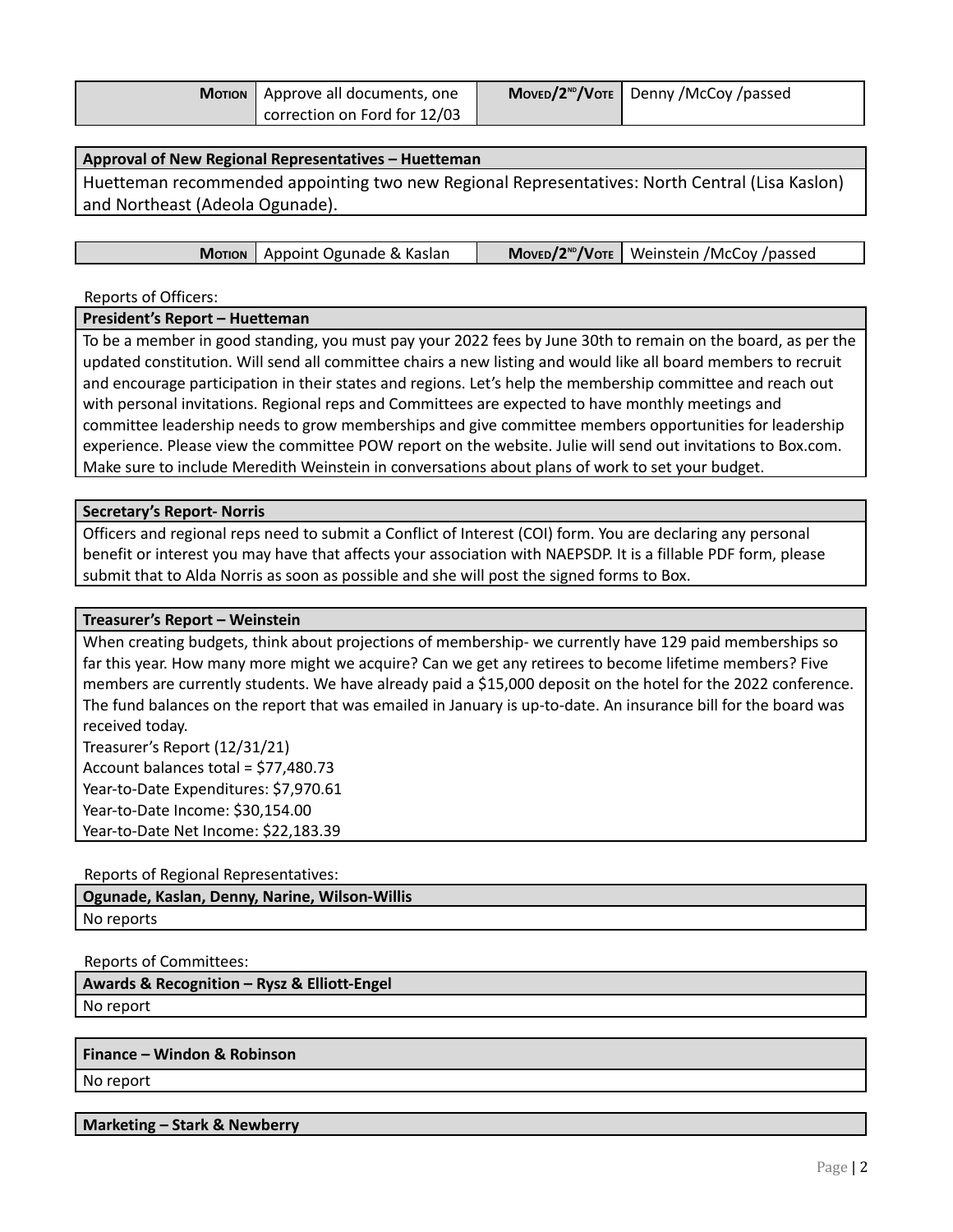Stark asked for any updates on events or important information to be sent to her. She will then have Cheryl Newberry post to Facebook. Stark says the committee tries to send things out every two weeks to membership.

## **Membership – Sewell & Wolfork**

Sewell noted there are 37 overdue renewals. The committee plans to get reports out to regional representatives shortly.

# **Professional Development – Baughman & Gaston**

No report

# **Nominating – Siegelin**

No report

# **Policy & Resolution – McCoy**

No report

# Reports of Liaisons:

## **JCEP / Extension Leadership Conference (ELC) – Huetteman & Morrison**

Morrison posted a link to the chat, <https://www.jcep.org/elc> and noted there are projected to be over 200 attendees. The ELC committee is meeting today and more information about masking and other protocols will be announced. There is a brief registration window for folks arriving early on February 8th, with two full days of content the 9th and 10th from about 40 speakers.

# **JCEP / Public Issues Leadership Development (PILD) – Farner & Chandler**

Huetteman noted registration is open for the April conference. It is a good opportunity for more experience and exposure to leadership opportunities. Link posted in chat: <https://www.jcep.org/pild>

## **Journal of Extension – Denny**

No report

| <b>Webmaster - Payne</b> |  |
|--------------------------|--|
| No report                |  |

# **Unfinished Business**

Huetteman recommended accepting the current strategic plan draft as a final guidance document through 2024. Will take the watermark out and make it live.

| Morion   Accept 2020-2024 Strategic | Movεο/2 <sup>ND</sup> /Voτε   Weinstein /Denny /passed |
|-------------------------------------|--------------------------------------------------------|
| Plan as final                       |                                                        |

## **New Business**

Website Task Force: McCoy presented the results of a website audit and shared a website management policy and procedures document. Please review the content management roles in case they affect your plans of work. The task force will be working on reviewing and updating the marketing toolkit.

At 1:42 ET meeting participants were randomly assigned to breakout rooms to discuss the following questions:

**1.** Which of the strategic initiatives do you see as priorities for 2022?

Room 1: Stark felt the numbered list implied priority level with first as highest.